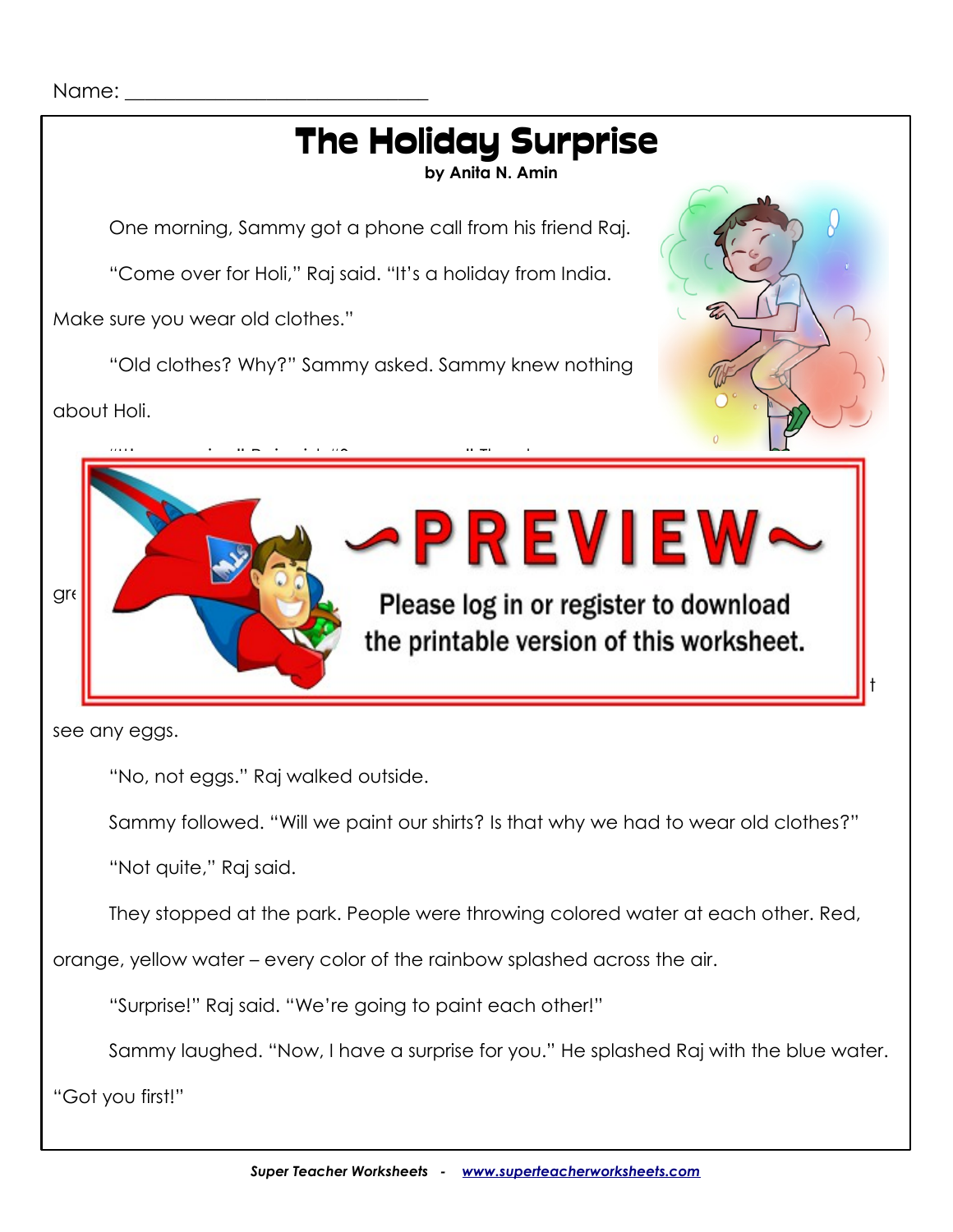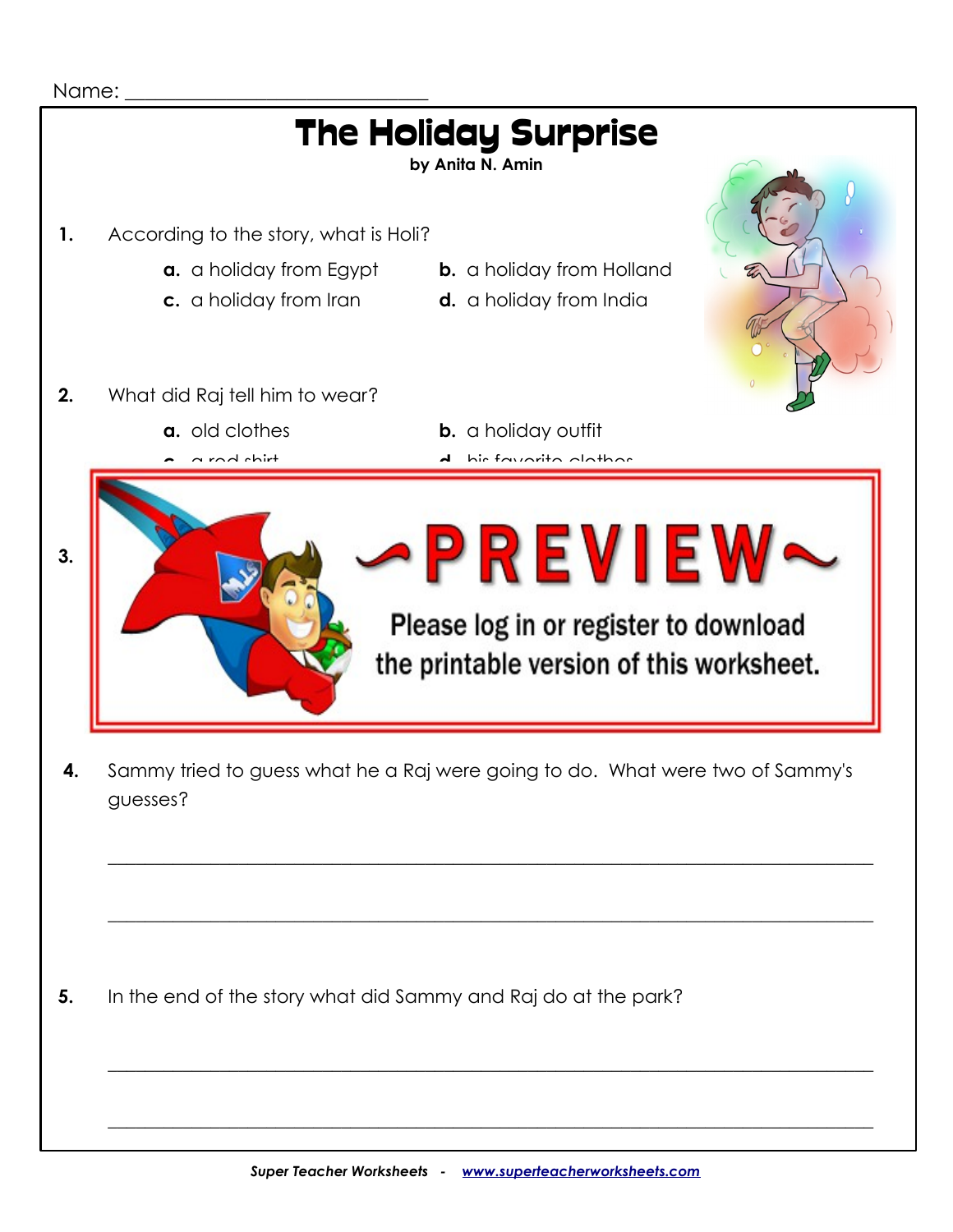Name:

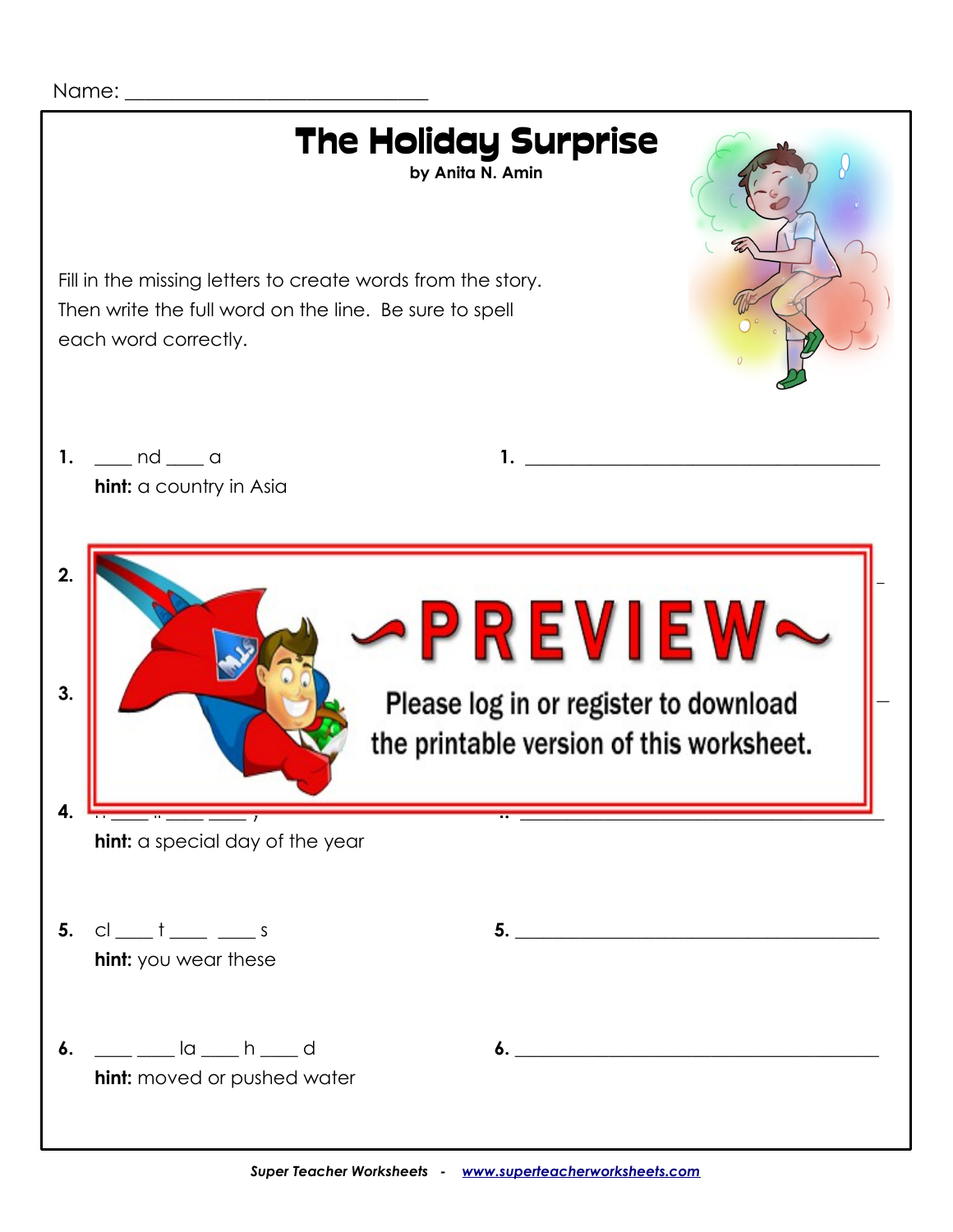Name:

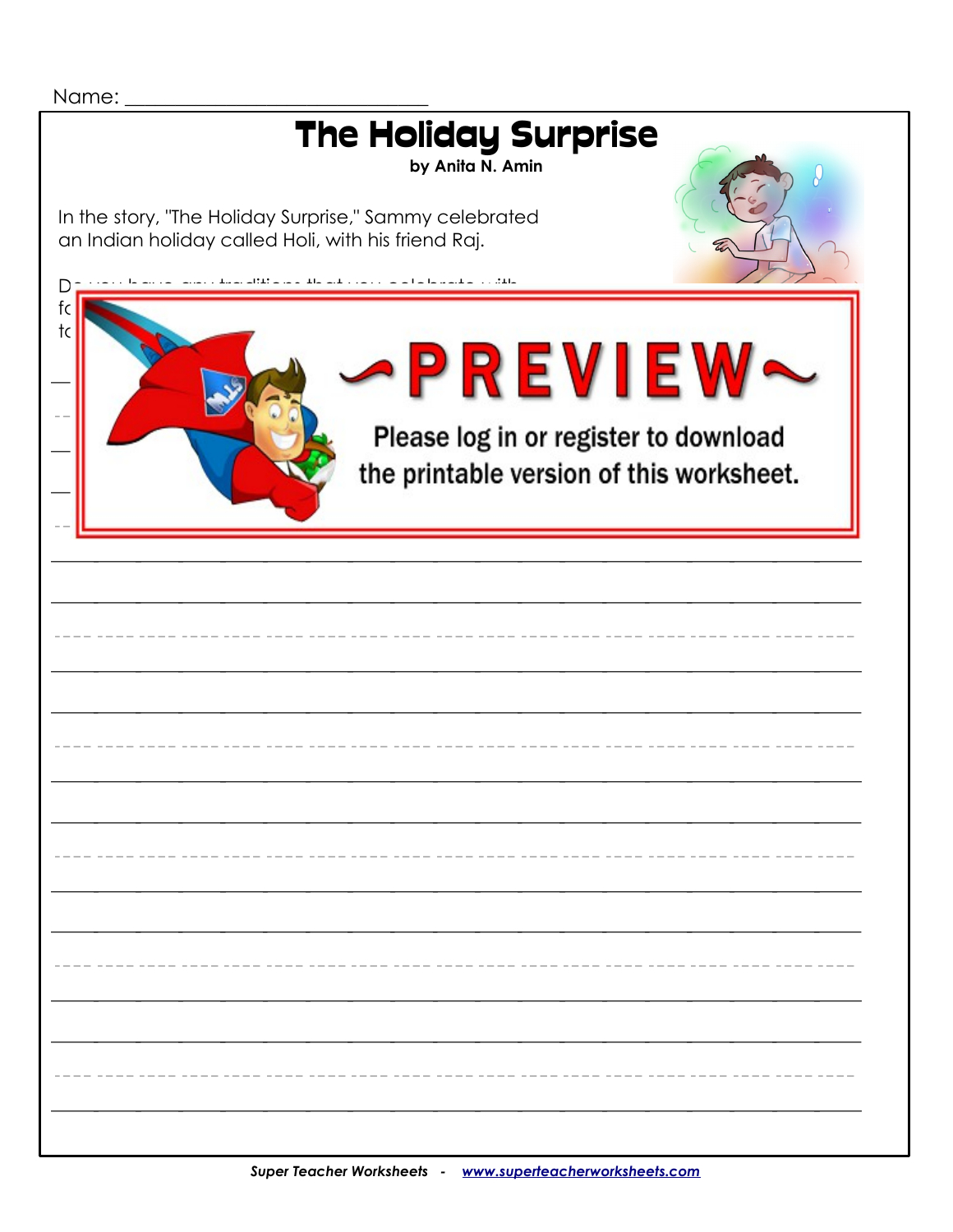## **ANSWER KEY**

## The Holiday Surprise

**by Anita N. Amin**